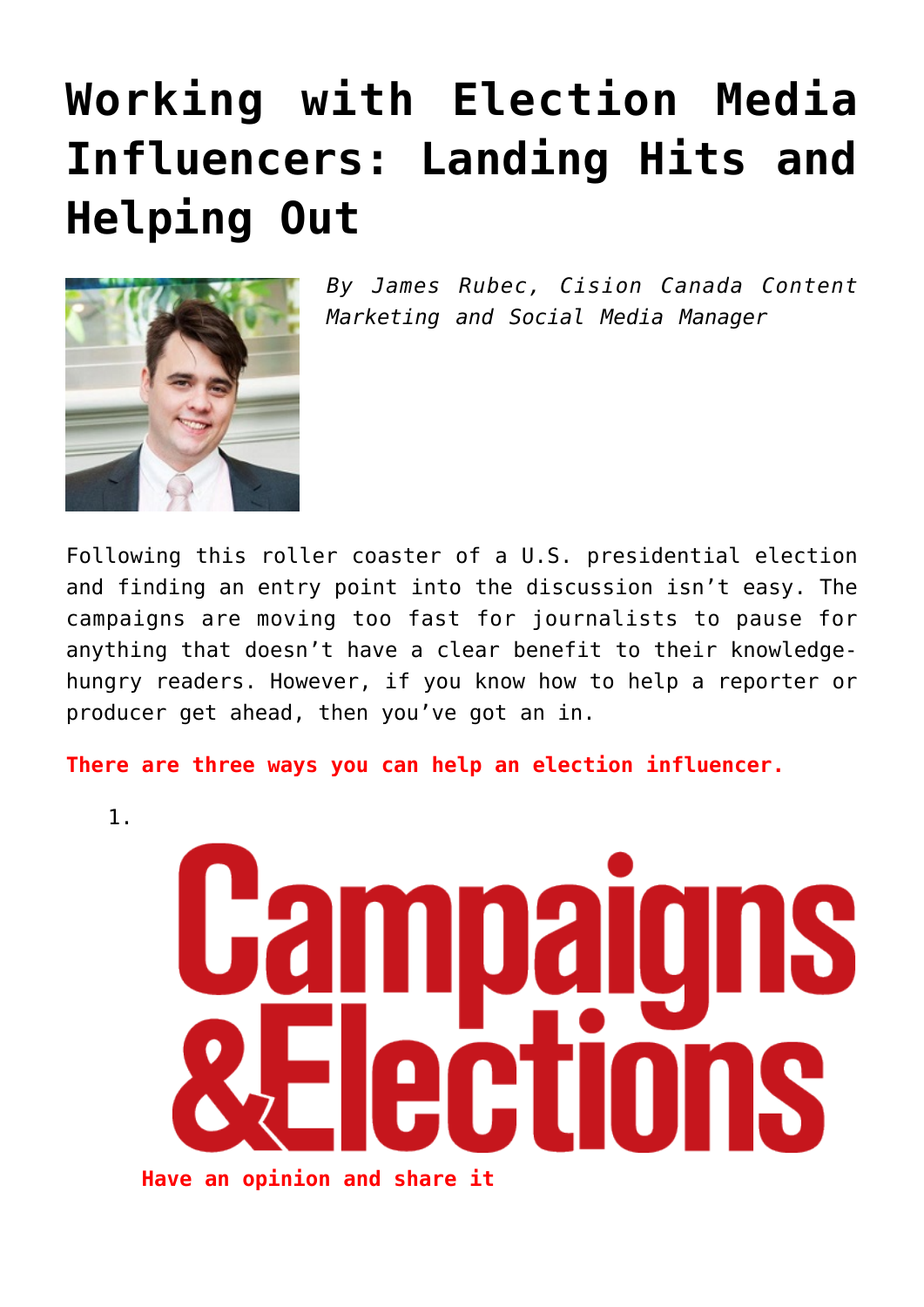Readers are interested in people taking sides which fills in controversy with debate and qualitative experiences from respected individuals. Brands are often hesitant to engage in politically charged discussions, this season even more so, but this is where the true opportunity lives. If your executive team has an opinion on the election, a party or its policies voice it and be prepared to stand by it. Executive leaders have a voice and many have seen value in sharing it.

Notable examples this year are Warren Buffett, Berkshire Hathaway, Former Chairman and CEO of General Motors Dan Akerson, as well as Tim Cooke of Apple, who are supporting Hillary Clinton. Donald Trump has the support of Silicon Valley investor Peter Thiel and Woody Johnson, owner of the New York Jets and heir to Johnson & Johnson among others. There is a calculation in brand alignment and political goals but for all of these executives, and the brands behind them, new awareness is generated**.**

## 2. **Share valuable data**

Companies have access to data points that are relevant to their industries and audiences which can give them an edge in political discussions that is unbiased and still interesting. Banks can release data on small business loans to showcase how the election drives [uncertainty in local economies.](https://newsroom.bankofamerica.com/files/press_kit/additional/Small_Business_Owner_Report_-_Spring_2016.pdf) Social media providers have shared live conversation trend data with broadcasters [during debates.](https://twitter.com/nbcnews/lists/debate-coverage-nbc2016) Shed light on the activities and interests of the electorate by packaging and distributing your proprietary data.

## 3. **Provide expert commentary**

Executives are often experts in their fields, and your brand may have accredited researchers who are recognized by their peers. [Position](https://www.commpro.biz/media-intelligence-channel/) your company's best and brightest minds to add commentary on the election. [Pitch producers and editors](https://www.cision.com/us/pr-software/media-database/?utm_medium=pr&utm_source=pressrelease&utm_content=whitepaper&utm_campaign=top100electioninfluencers) with their opinions on breaking news, have them write op-eds in